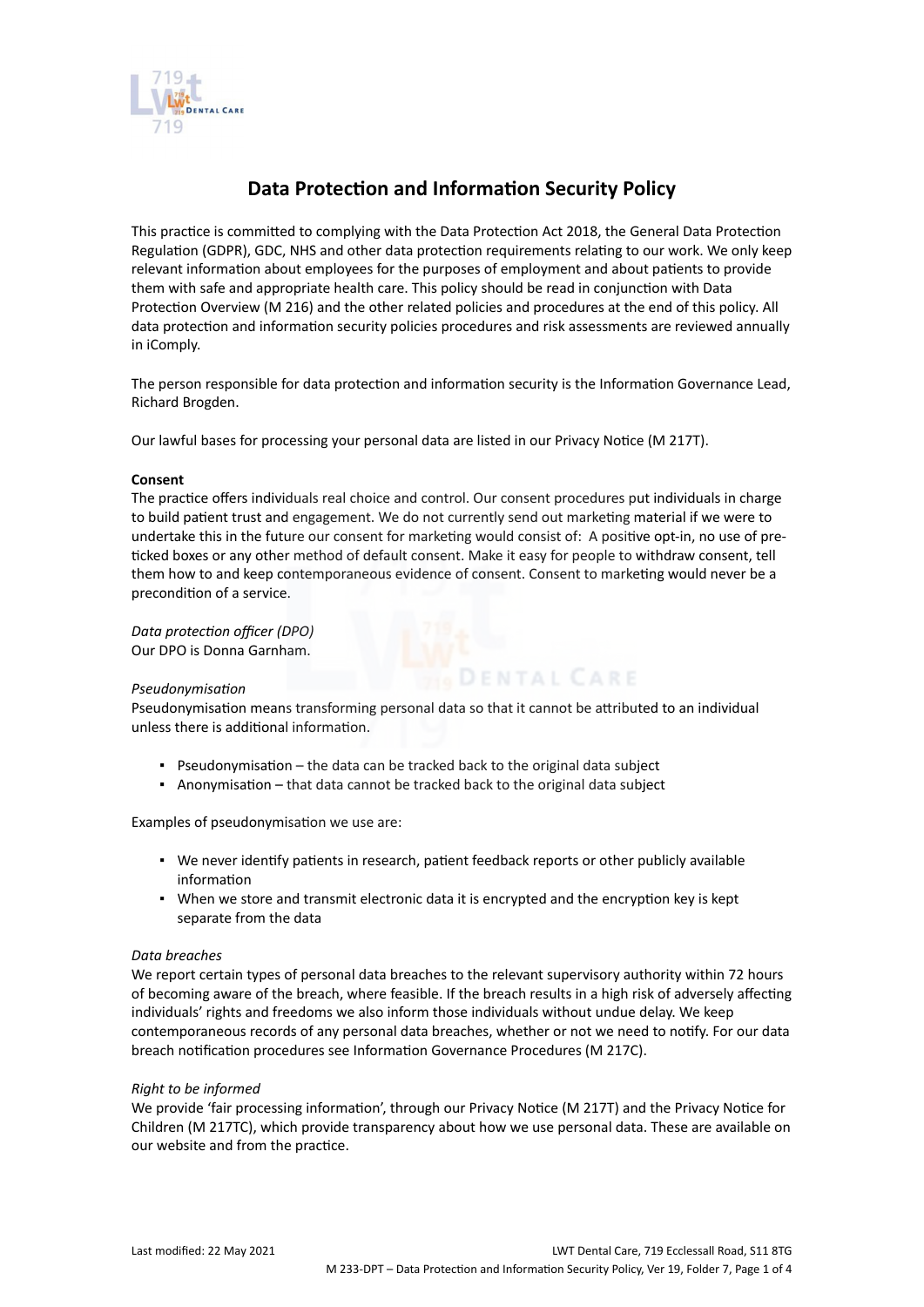

# **Your data rights**

## *Right of Access*

Individuals have the right to access their personal data and supplementary information. The right of access allows individuals to be aware of and verify the lawfulness of the processing. If an individual contacts the practice to access their data they will be provided with, as requested in writing:

- Confirmation that their data is being processed
- Access to their personal data
- Any other supplementary information about your rights as found below and in our Privacy Notices (M 217T) and (M 217TC)

## *Right to erasure*

The right to erasure is also known as 'the right to be forgotten'. The practice will delete personal data on request of an individual where there is no compelling reason for its continued processing. The right to erasure applies to individuals who are not patients at the practice. If the individual is or has been a patient, the clinical records will be retained according to the retention periods in Record Retention (M 215) and after the periods stated can be deleted upon request.

## *Right of rectification*

Individuals have the right to have personal data rectified if it is inaccurate or incomplete.

## *Right to restriction*

Individuals have a right to 'block' or suppress the processing of their personal data. If requested we will store their personal data, but stop processing it. We will retain just enough information about the individual to ensure that the restriction is respected in the future.

# *Right to object*

**HODENTAL CARE** 

Individuals have the right to object to direct marketing and processing for purposes of scientific research and statistics.

# *Data portability*

An individual can request the practice to transfer their data in electronic or other format.

## *Privacy by design*

We implement technical and organisational measures to integrate data protection into our processing activities. Our data protection and information governance management systems and procedures take Privacy by design as their core attribute to promote privacy and data compliance.

## *Records*

*We keep records of processing activities for future reference.*

## *Privacy impact assessment*

To identify the most effective way to comply with their data protection obligations and meet individuals' expectations of privacy we review our Privacy Impact Assessment annually in iComply using the Sensitive Information Map, PIA and Risk Assessment (M 217Q).

## *Information security*

Information Governance Procedures (M 217C) includes the following information security procedures:

- Team members follow the 'Staff Confidentiality Code of Conduct', which clarifies their legal duty to maintain confidentiality, to protect personal information and provides guidance on how and when personal or special category data can be disclosed
- How to manage a data breach, including reporting
- A comprehensive set of procedures, risk assessments and activities to prevent the data we hold being accidentally or deliberately compromised and to respond to a breach in a timely manner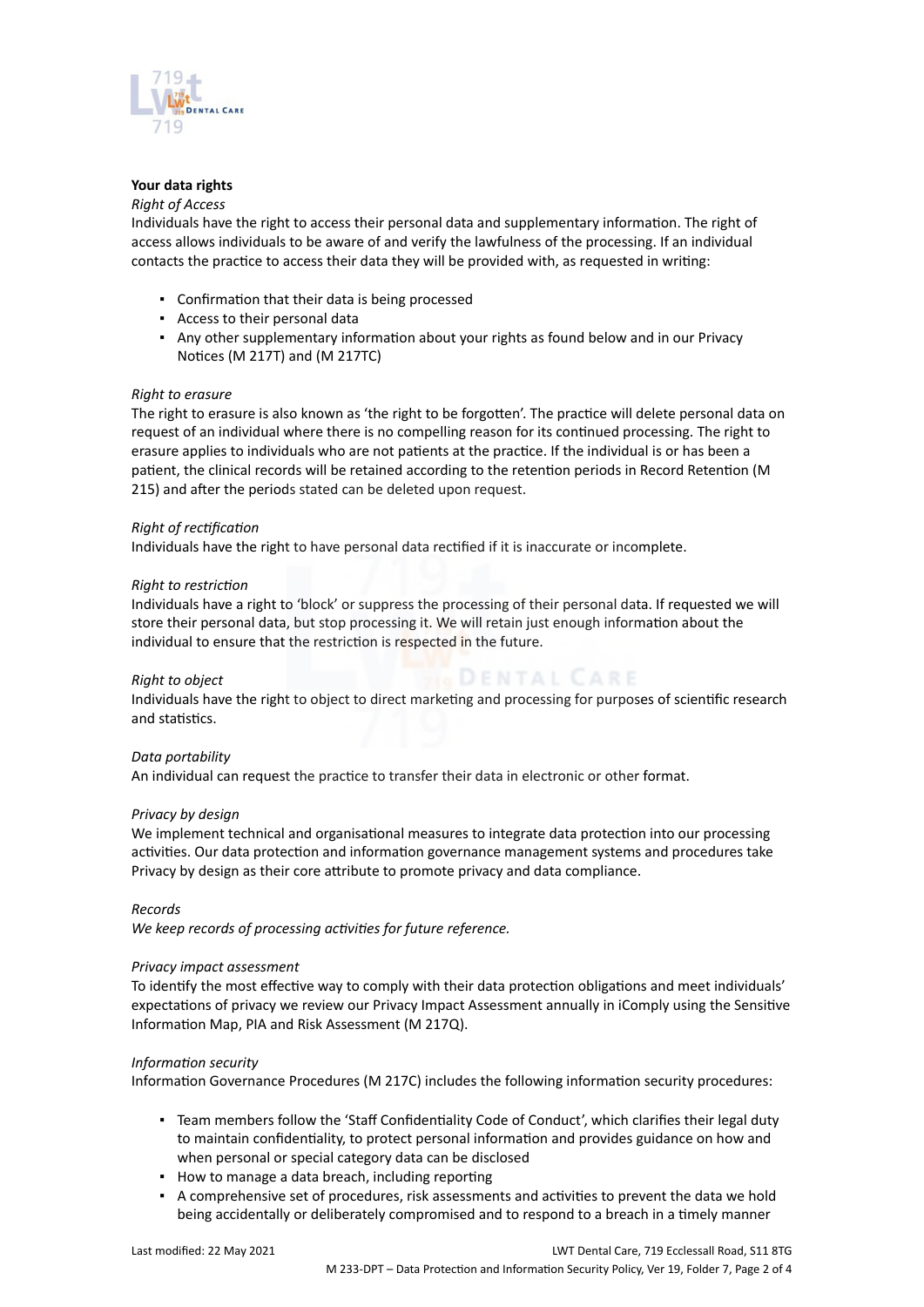

▪ The requirements and responsibilities if team members use personal equipment such as computer, laptop, tablet or mobile phone for practice business

#### **Regular review**

This policy and the data protection and information governance procedures it relates to are reviewed annually with iComply.

## **CODE iComply related policies and procedures**

G 110 – Complaints, Problems and Events Overview G 110B - Event Register G 110A - Event Record G 135 – Backup Procedures and Software Log Overview G 135A – Computer Backup Log G 135B – Purchased Software Log M 215 - Record Retention M 216 - Data Protection Overview M 216A - GDPR and Data Protection Action Plan M 217A – IG Improvement Plan (NHS practices only for Data Security and Protection Toolkit) M 217C – Information Governance Procedures M 217D – IG Lead Job Description M 217E - Staff Confidentiality Agreement M 217F - Subcontractors Confidentiality Agreement M 217G - Information Asset Log M 217H - Mobile Equipment Log M 217I - Mobile Equipment Terms and Conditions M 217K - Compliance Monitoring Form DENTAL CARE M 217L – Network, Computer and Software Access Log M 217M – Physical Security Risk Assessment M 217N - Business Impact Analysis M 217P - Patient Leaflet on Personal Information M 217Q - Sensitive Information Map, PIA and Risk Assessment M 217RA - Communication Consent Form M 217RB - Consent for Clinical Photography M 217RX – Data Requests Record M 217S – Legitimate Interests Assessment M 217T – Privacy Notice M 217UA - Contract for Data Processor or Joint Data Controllers M 217V - Data Protection and Security Training Needs Analysis (NHS practices for online Data Protection and Security toolkit) M 217X – Data and Cyber Security Test Log M 233-CON - Confidentiality Policy M 233-CNS - Consent Policy M 233-DPQ - Data Quality Policy M 233-SMD - Social Medial Policy

M 255 - Disaster Planning and Emergency Procedures Arrangements

# **Further information**

Information Commissioner [www.ico.org.uk](https://icomply.agiliosoftware.com/api/export/render/a1f0907b-42bb-4e9e-80b1-964ee0f8dc86/www.ico.org.uk) EU – US Privacy Shield [www.privacyshield.gov](https://icomply.agiliosoftware.com/api/export/render/a1f0907b-42bb-4e9e-80b1-964ee0f8dc86/www.privacyshield.gov) [GDPR Regulation](http://eur-lex.europa.eu/legal-content/EN/TXT/PDF/?uri=CELEX:32016R0679&from=EN)

Approved by: Richard Brogden Signed: